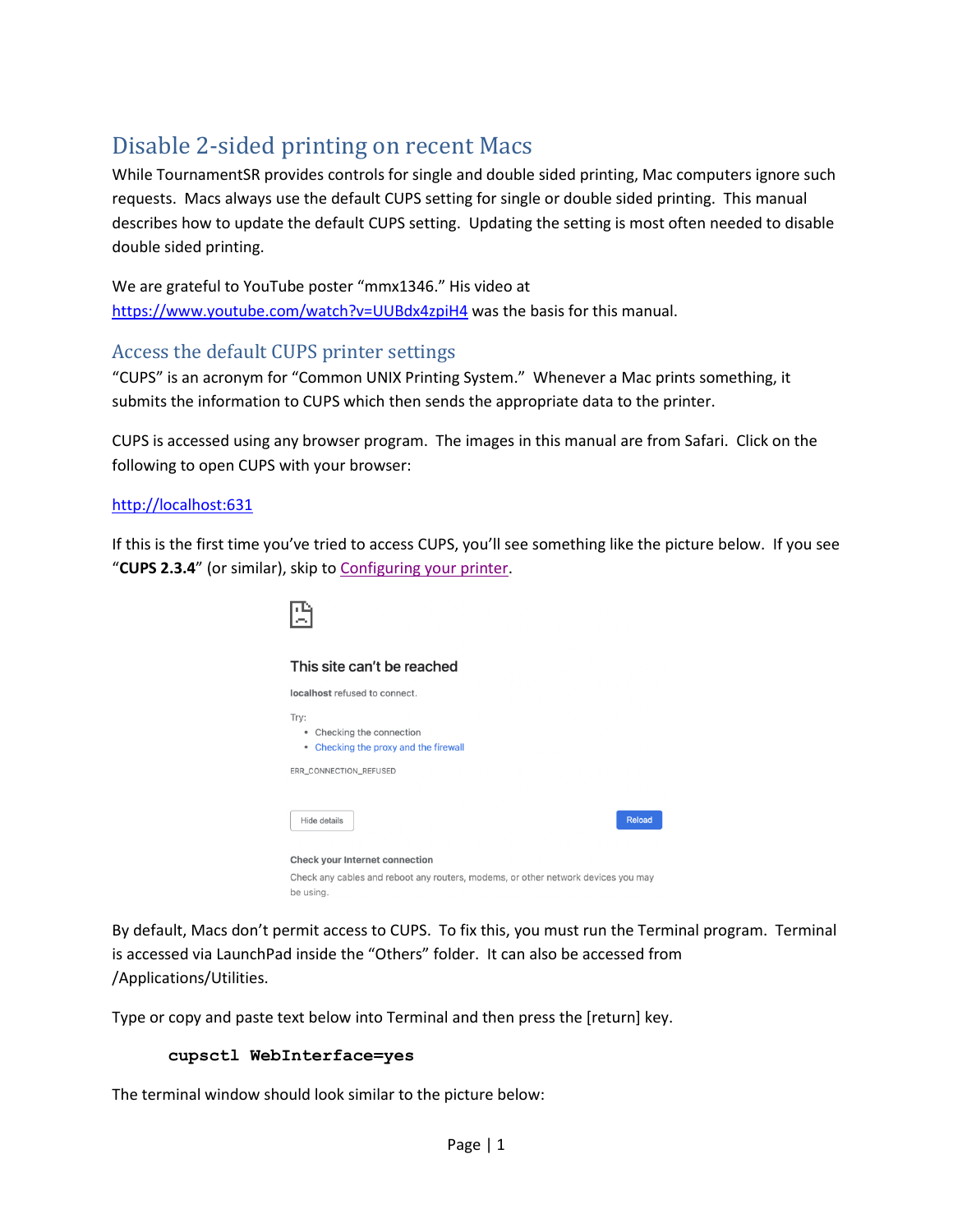

As long as no error messages appear, you can close the Terminal program.

## <span id="page-1-0"></span>Configuring your printer

The CUPS Home page will look similar to the picture below:



Notice "**Home**" is highlighted in the menu bar that starts with "CUPS.org". On the right side of the menu bar, click "**Printers**". The window changes to show the printers known to your Mac.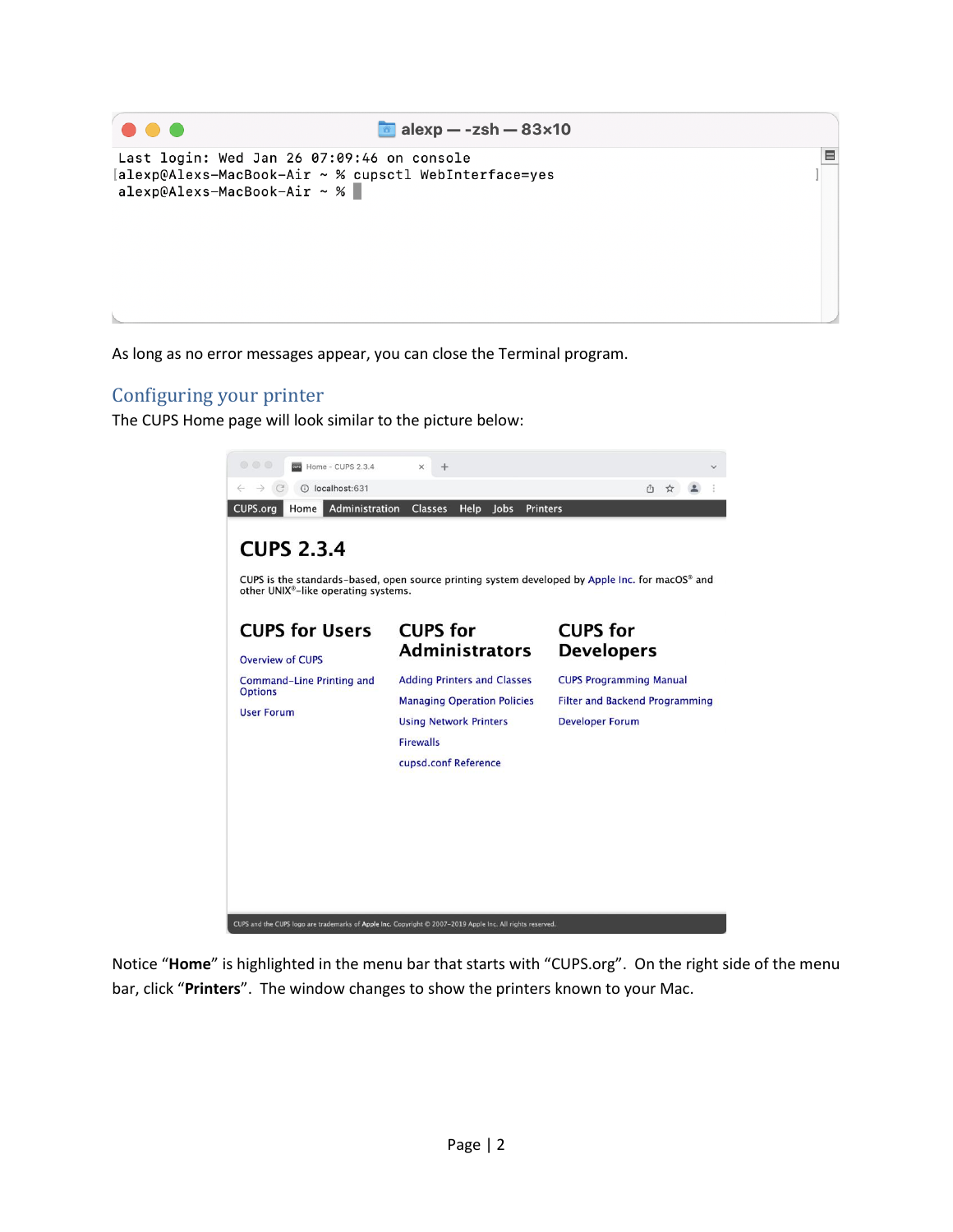

In this example, there are 3 printers: an Epson Workforce 3540, a Workforce 7010, and an HP Color LaserJet CP2025. The names in blue are links to printer-specific pages.

The printers listed on your Mac will be different. Locate your printer in the list and click its name in blue text. For this manual, I clicked "EPSON\_WF\_3540\_Series". The resulting page is specific to the selected printer.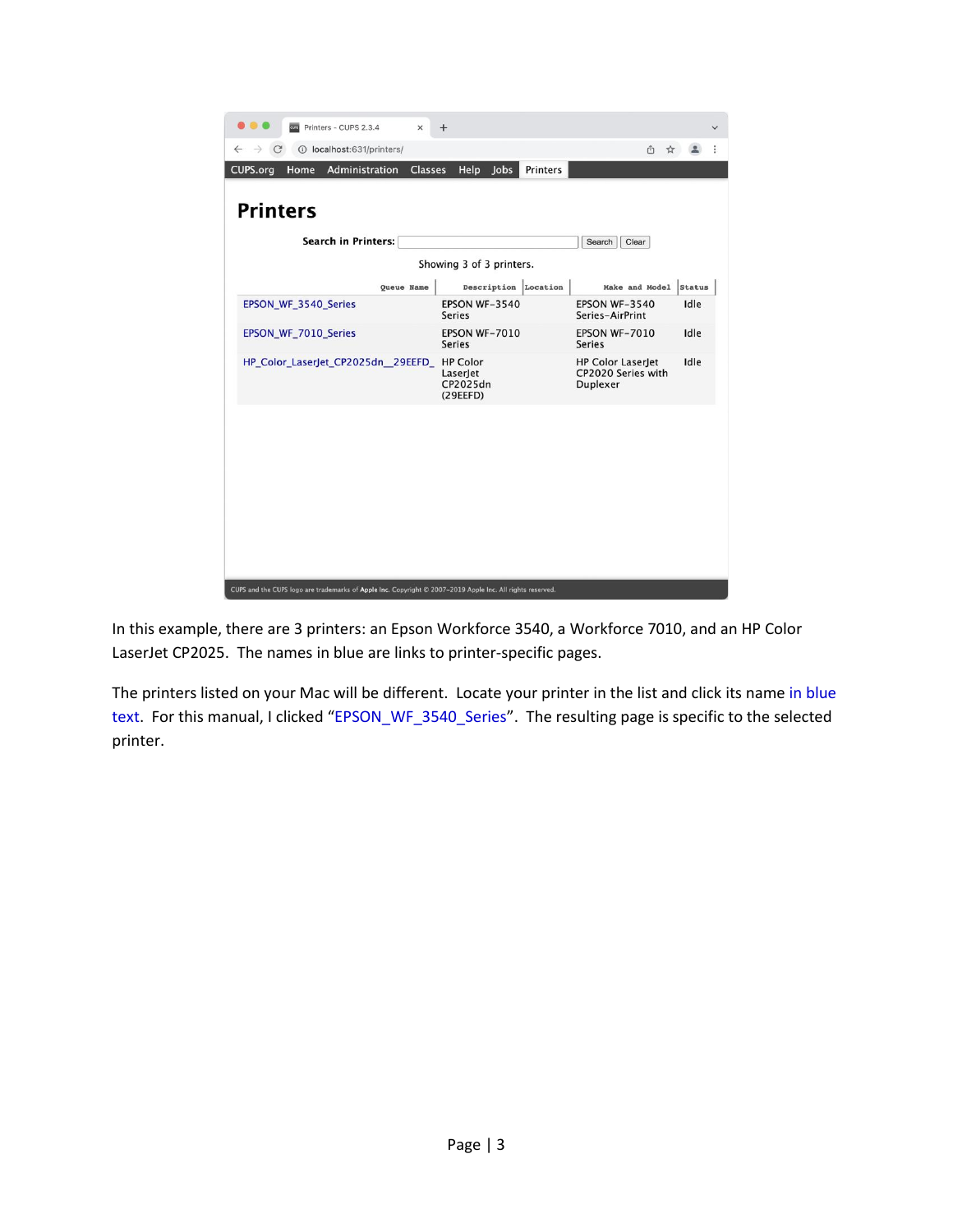| 000<br><b>EPSON_WF_3540_Series - CL X</b><br>$\div$                                                                                                        |  |
|------------------------------------------------------------------------------------------------------------------------------------------------------------|--|
| 1 localhost:631/printers/EPSON_WF_3540_Series                                                                                                              |  |
| CUPS.org<br>Administration<br>Printers<br>Home<br><b>Classes</b><br><b>Help</b><br><b>Jobs</b>                                                             |  |
|                                                                                                                                                            |  |
| <b>EPSON WF 3540 Series</b>                                                                                                                                |  |
| <b>EPSON WF 3540 Series (Idle, Accepting Jobs, Not</b>                                                                                                     |  |
| Shared)                                                                                                                                                    |  |
| Administration<br>Maintenance<br>$\checkmark$<br><b>Description: EPSON WF-3540 Series</b>                                                                  |  |
| Location:                                                                                                                                                  |  |
| Driver: EPSON WF-3540 Series-AirPrint (color, 2-sided printing)<br>Connection: dnssd://EPSON%20WF-3540%20Series._ipp._tcp.local./?uuid=7c47f900-67ff-11d4- |  |
| 9a7f-b0e8920ae0ba                                                                                                                                          |  |
| Defaults: job-sheets=none, none media=na_letter_8.5x11in sides=two-sided-long-edge                                                                         |  |
| Jobs                                                                                                                                                       |  |
|                                                                                                                                                            |  |
| Search in EPSON_WF_3540_Series:<br>Search<br>Clear                                                                                                         |  |
| <b>Show Completed Jobs</b><br>Show All Jobs                                                                                                                |  |
| Jobs listed in print order; held jobs appear first.                                                                                                        |  |
|                                                                                                                                                            |  |
|                                                                                                                                                            |  |
|                                                                                                                                                            |  |
|                                                                                                                                                            |  |
|                                                                                                                                                            |  |
| CUPS and the CUPS logo are trademarks of Apple Inc. Copyright @ 2007-2019 Apple Inc. All rights reserved.                                                  |  |

Notice the drop-down list controls in the red outline: "**Maintenance**" and "**Administration**". Your printer's page won't have the red outline, but the two drop down controls will appear. Click on the "Administration" list and select "**Set Default Options**". This brings up the default settings for your printer. It will look something like the picture below:

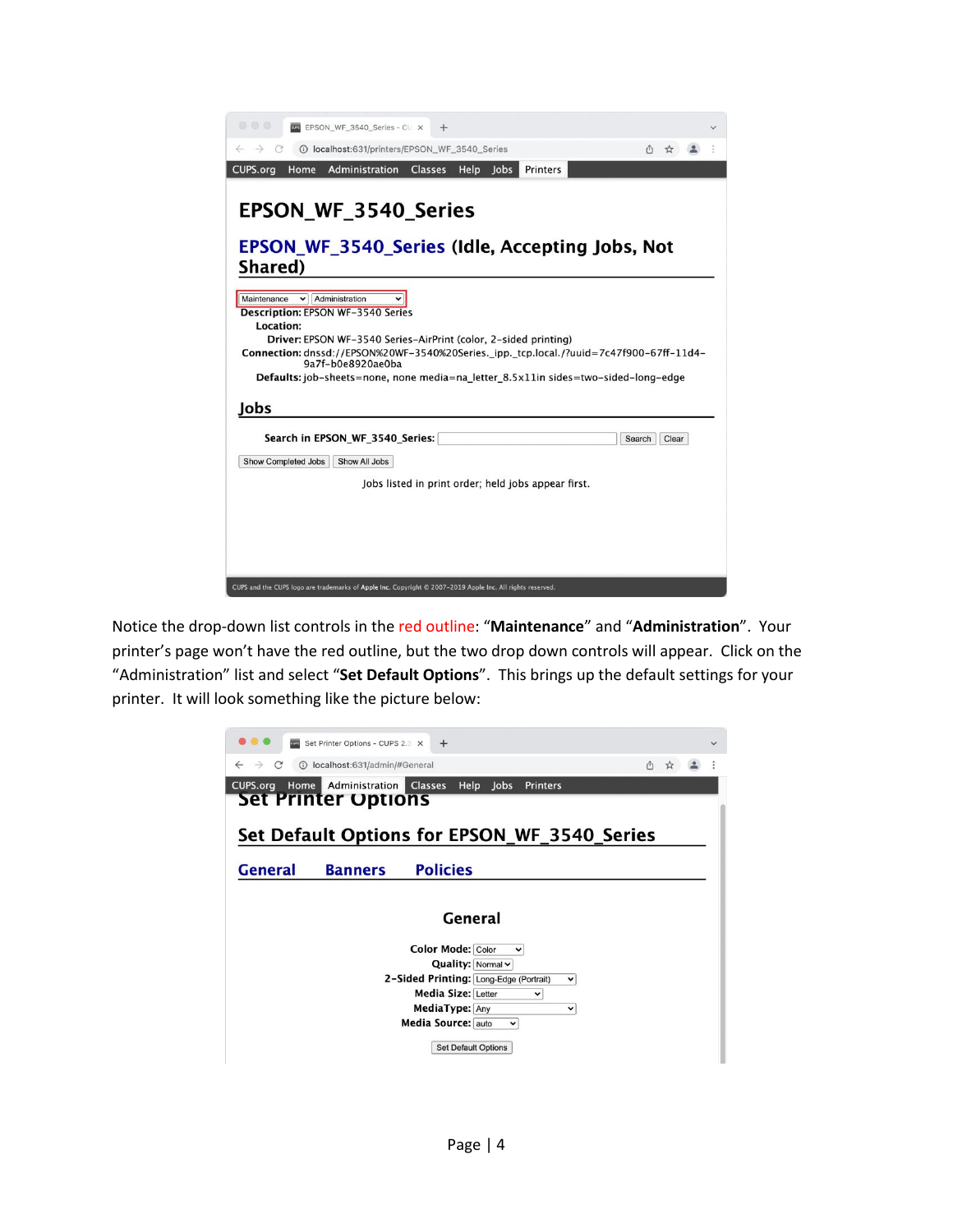In this case, the printer's **General** tab was automatically selected. Your printer may have different tab names. Below are pictures **General** tab contents for our other printers:



The Workforce 7010 presents more options than can appear in one browser window. I had to scroll down to see the option for 2-sided printing:

### 2-sided Printing:  $\boxed{$  Off  $\sim$

The term for double sided printing is different: "**2-sided Printing**" on the Epson printers, "**Two-Sided**" on the Color LaserJet. The setting options are also different: "**Off (1-Sided)**"/"**Long-Edge (Portrait)**"/"**Short-Edge (Landsape)**" for the Epson 3540, "**On**"/"**Off**" for the Epson 7010 and HP Color LaserJet. Your printer's setting for double sided printing may be on a different tab, may use a different term, and may have different options.

In the case of the Epson 3540, double sided printing is enabled: